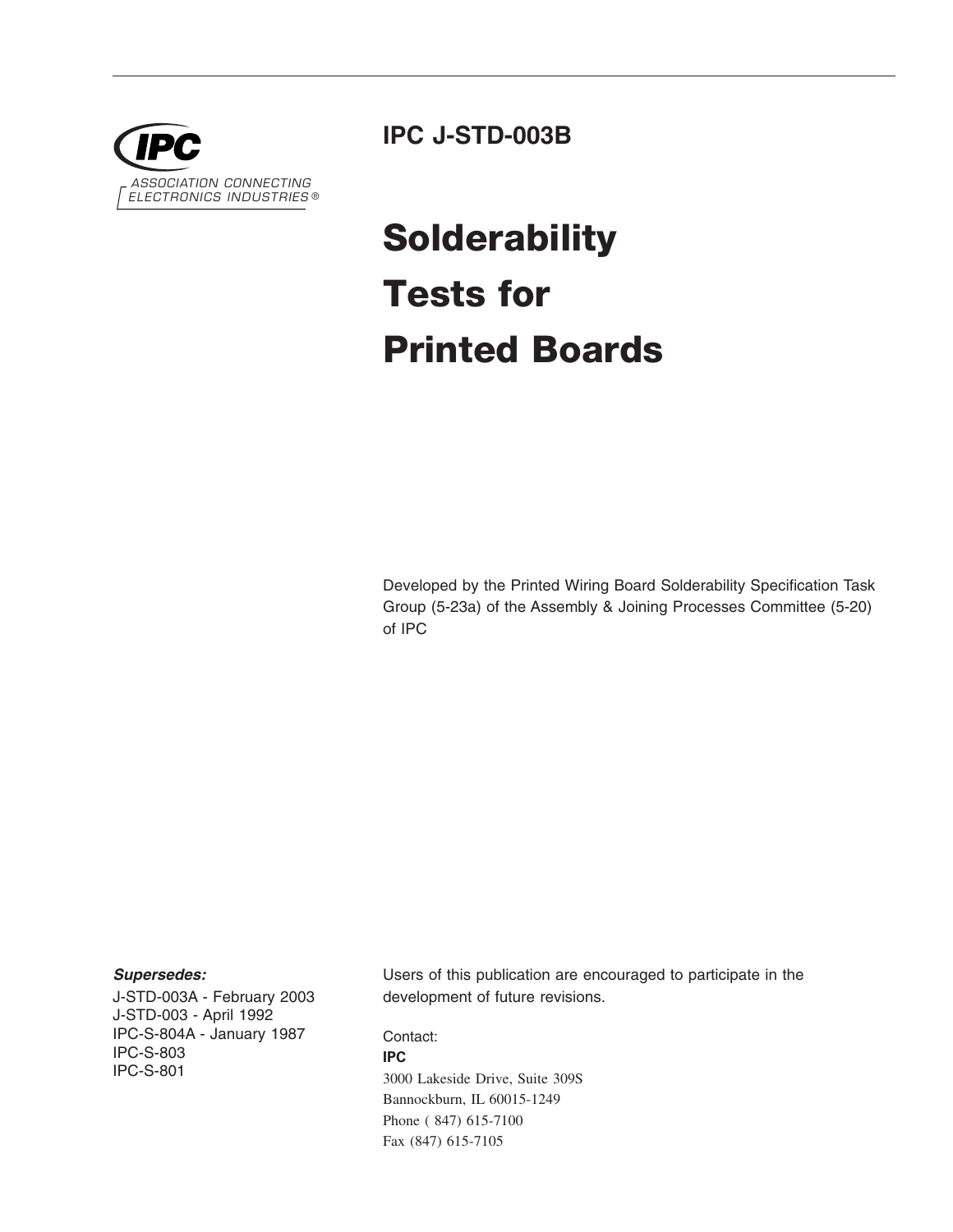# **Table of Contents**

| 1.1<br>1.2<br>1.3<br>1.3.1<br>1.3.2<br>1.4<br>1.5<br>Visual Acceptance Criteria Tests  1<br>1.5.1<br>Force Measurement Criteria Tests  2<br>1.5.2<br>1.5.3<br>Test(s) Methodologies Under Committee |  |
|-----------------------------------------------------------------------------------------------------------------------------------------------------------------------------------------------------|--|
|                                                                                                                                                                                                     |  |
|                                                                                                                                                                                                     |  |
|                                                                                                                                                                                                     |  |
|                                                                                                                                                                                                     |  |
|                                                                                                                                                                                                     |  |
|                                                                                                                                                                                                     |  |
|                                                                                                                                                                                                     |  |
|                                                                                                                                                                                                     |  |
|                                                                                                                                                                                                     |  |
|                                                                                                                                                                                                     |  |
| 1.6                                                                                                                                                                                                 |  |
| 1.7                                                                                                                                                                                                 |  |
| 1.8                                                                                                                                                                                                 |  |
| 1.9                                                                                                                                                                                                 |  |
| $\mathbf{2}$                                                                                                                                                                                        |  |
| 2.1                                                                                                                                                                                                 |  |
| 2.1.1                                                                                                                                                                                               |  |
| 3                                                                                                                                                                                                   |  |
| 3.1                                                                                                                                                                                                 |  |
| 3.2                                                                                                                                                                                                 |  |
| 3.2.1                                                                                                                                                                                               |  |
| 3.2.2                                                                                                                                                                                               |  |
| 3.2.2.1                                                                                                                                                                                             |  |
| 3.2.3                                                                                                                                                                                               |  |
| 3.3                                                                                                                                                                                                 |  |
| 3.3.1                                                                                                                                                                                               |  |
| 3.3.2                                                                                                                                                                                               |  |
| 3.3.3<br>Optical Inspection Equipment  4                                                                                                                                                            |  |
|                                                                                                                                                                                                     |  |
| 3.3.4                                                                                                                                                                                               |  |
| 3.3.5                                                                                                                                                                                               |  |
| 3.4                                                                                                                                                                                                 |  |
| 3.4.1<br>Test Specimen Preparation and                                                                                                                                                              |  |
| 3.4.2                                                                                                                                                                                               |  |
| 3.4.3                                                                                                                                                                                               |  |
| 3.5                                                                                                                                                                                                 |  |
| 3.5.1                                                                                                                                                                                               |  |
| 3.5.2                                                                                                                                                                                               |  |
| 4                                                                                                                                                                                                   |  |

| 4.1.1     |                                             |
|-----------|---------------------------------------------|
| 4.2       | Tests with Established Accept/              |
| 4.2.1     | Test A - Edge Dip Test Tin/Lead Solder  7   |
| 4.2.1.1   |                                             |
| 4.2.1.1.1 |                                             |
| 4.2.1.1.2 |                                             |
| 4.2.1.2   |                                             |
| 4.2.1.3   |                                             |
| 4.2.1.4   |                                             |
| 4.2.1.4.1 |                                             |
| 4.2.1.4.2 | Surface Evaluation - Accept/                |
| 4.2.2     | Test B - Rotary Dip Test Tin/Lead Solder  9 |
| 4.2.2.1   |                                             |
| 4.2.2.2   |                                             |
| 4.2.2.3   |                                             |
| 4.2.2.4   |                                             |
| 4.2.2.4.1 |                                             |
| 4.2.2.4.2 | Surface Evaluation - Accept/                |
| 4.2.2.4.3 | Plated-Through Hole Evaluation  10          |
| 4.2.3     | Test C - Solder Float Test Tin/             |
| 4.2.3.1   |                                             |
| 4.2.3.1.1 |                                             |
| 4.2.3.1.2 | Test Specimen Handling Tool  11             |
| 4.2.3.2   |                                             |
| 4.2.3.3   |                                             |
| 4.2.3.4   |                                             |
| 4.2.3.4.1 |                                             |
| 4.2.3.4.2 | Surface Evaluation - Accept/                |
| 4.2.3.4.3 | Plated-Through Hole Evaluation  11          |
| 4.2.4     | Test D - Wave Solder Test Tin/              |
| 4.2.4.1   |                                             |
| 4.2.4.2   |                                             |
| 4.2.4.3   |                                             |
| 4.2.4.4   |                                             |
| 4.2.4.4.1 |                                             |
| 4.2.4.4.2 | Surface Evaluation - Accept/                |
| 4.2.4.4.3 | Plated-Through Hole Evaluation  12          |
|           |                                             |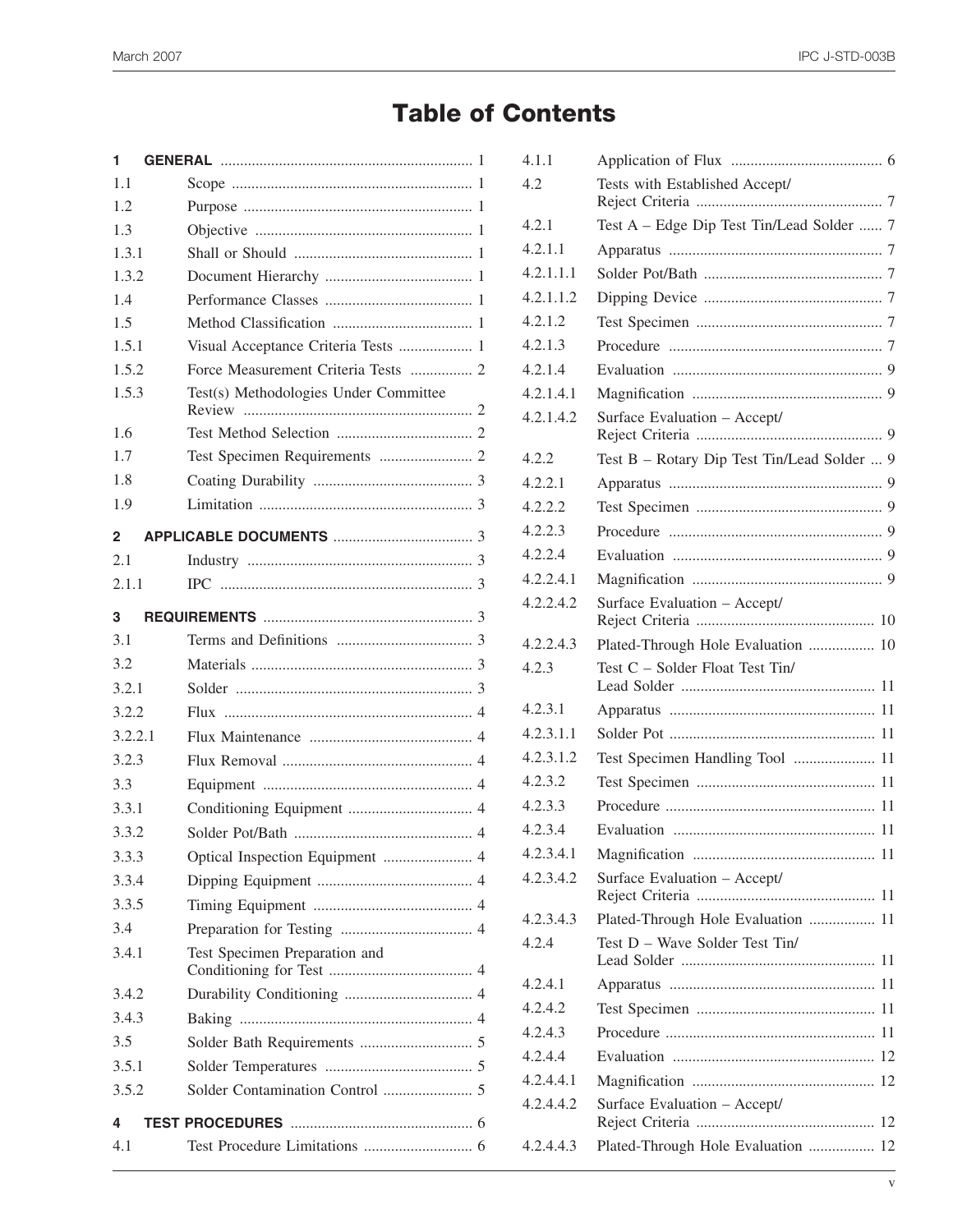| 4.2.5     | Test E - Surface Mount Process<br>Simulation Test Tin/Lead Solder  12 |    |
|-----------|-----------------------------------------------------------------------|----|
| 4.2.5.1   |                                                                       |    |
| 4.2.5.1.1 |                                                                       |    |
| 4.2.5.1.2 |                                                                       |    |
| 4.2.5.2   |                                                                       |    |
| 4.2.5.3   |                                                                       |    |
| 4.2.5.4   |                                                                       |    |
| 4.2.5.5   |                                                                       |    |
| 4.2.5.5.1 |                                                                       |    |
| 4.2.5.5.2 | Surface Evaluation - Accept/                                          |    |
| 4.2.6     | Test A1 - Edge Dip Test Lead-                                         |    |
| 4.2.6.1   |                                                                       |    |
| 4.2.6.1.1 |                                                                       |    |
| 4.2.6.1.2 |                                                                       |    |
| 4.2.6.2   |                                                                       |    |
| 4.2.6.3   |                                                                       |    |
| 4.2.6.4   |                                                                       |    |
| 4.2.6.4.1 |                                                                       |    |
| 4.2.6.4.2 | Surface Evaluation - Accept/                                          |    |
| 4.2.7     | Test B1 - Rotary Dip Test Lead-                                       |    |
| 4.2.7.1   |                                                                       |    |
| 4.2.7.2   |                                                                       |    |
| 4.2.7.3   |                                                                       |    |
| 4.2.7.4   |                                                                       |    |
| 4.2.7.4.1 |                                                                       |    |
| 4.2.7.4.2 | Surface Evaluation - Accept/<br>Reject Criteria                       | 15 |
| 4.2.7.4.3 | Plated-Through Hole Evaluation  15                                    |    |
| 4.2.8     | Test C1 - Solder Float Test Lead-                                     |    |
| 4.2.8.1   |                                                                       |    |
| 4.2.8.1.1 |                                                                       |    |
| 4.2.8.1.2 | Test Specimen Handling Tool  15                                       |    |
| 4.2.8.2   |                                                                       |    |
| 4.2.8.3   |                                                                       |    |
| 4.2.8.4   |                                                                       |    |
| 4.2.8.4.1 |                                                                       |    |
| 4.2.8.4.2 | Surface Evaluation - Accept/                                          |    |
| 4.2.8.4.3 | Plated-Through Hole Evaluation  16                                    |    |
| 4.2.9     | Test D1 - Wave Solder Test Lead-                                      |    |
| 4.2.9.1   |                                                                       |    |
|           |                                                                       |    |

| 4.2.9.2    |                                                                         |  |
|------------|-------------------------------------------------------------------------|--|
| 4.2.9.3    |                                                                         |  |
| 4.2.9.4    |                                                                         |  |
| 4.2.9.4.1  |                                                                         |  |
| 4.2.9.4.2  | Surface Evaluation - Accept/                                            |  |
| 4.2.9.4.3  | Plated-Through Hole Evaluation  16                                      |  |
| 4.2.10     | Test E1 - Surface Mount Process<br>Simulation Test Lead-Free Solder  16 |  |
| 4.2.10.1   |                                                                         |  |
| 4.2.10.1.1 |                                                                         |  |
| 4.2.10.1.2 |                                                                         |  |
| 4.2.10.2   |                                                                         |  |
| 4.2.10.3   |                                                                         |  |
| 4.2.10.4   |                                                                         |  |
| 4.2.10.5   |                                                                         |  |
| 4.2.10.5.1 |                                                                         |  |
| 4.2.10.5.2 | Surface Evaluation - Accept/                                            |  |
| 4.3        | Tests with Force Measurement Criteria  18                               |  |
| 4.3.1      | Test F - Wetting Balance Test:                                          |  |
| 4.3.1.1    |                                                                         |  |
| 4.3.1.1.1  |                                                                         |  |
| 4.3.1.2    |                                                                         |  |
| 4.3.1.3    |                                                                         |  |
| 4.3.1.4    |                                                                         |  |
| 4.3.1.4.1  |                                                                         |  |
| 4.3.1.4.2  |                                                                         |  |
| 4.3.1.5    | Gauge Repeatability and<br>Reproducibility (GR&R) Protocol  19          |  |
| 4.3.2      | Test F1 - Wetting Balance Test:                                         |  |
| 4.3.2.1    |                                                                         |  |
| 4.3.2.1.1  |                                                                         |  |
| 4.3.2.2    |                                                                         |  |
| 4.3.2.3    |                                                                         |  |
| 4.3.2.4    |                                                                         |  |
| 4.3.2.4.1  |                                                                         |  |
| 4.3.2.4.2  |                                                                         |  |
| 4.3.2.5    | Gauge Repeatability and<br>Reproducibility (GR&R) Protocol  21          |  |
| 5          |                                                                         |  |
| 5.1        |                                                                         |  |
| 5.2        | Evaluation Aids – For Class 3                                           |  |
|            |                                                                         |  |
| 6          |                                                                         |  |
|            |                                                                         |  |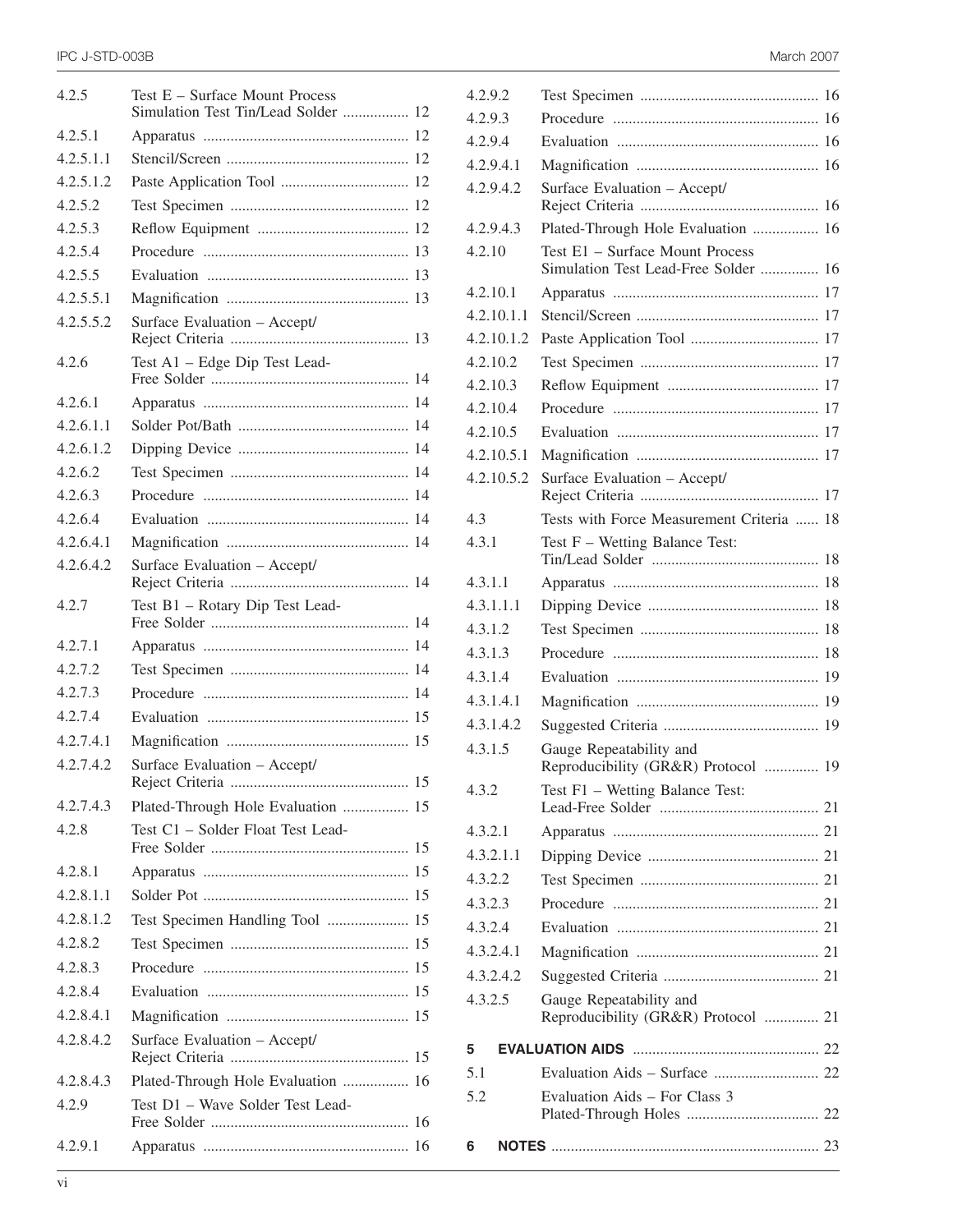| 6.1               |  |                                                                                                                                       |  |
|-------------------|--|---------------------------------------------------------------------------------------------------------------------------------------|--|
| 6.2               |  |                                                                                                                                       |  |
| 6.3               |  |                                                                                                                                       |  |
| 6.4               |  |                                                                                                                                       |  |
| 6.5               |  |                                                                                                                                       |  |
| 6.6               |  |                                                                                                                                       |  |
| 6.7               |  |                                                                                                                                       |  |
| <b>APPENDIX A</b> |  | <b>Calculation of Maximum</b><br><b>Theoretical Force for a</b><br>Rectangular Cross-Section  24                                      |  |
| <b>APPENDIX B</b> |  | <b>Calculation of Area Under</b>                                                                                                      |  |
| <b>APPENDIX C</b> |  |                                                                                                                                       |  |
| <b>APPENDIX D</b> |  | <b>Test Protocol for Wetting</b><br><b>Balance Gauge Repeatability</b><br>and Reproducibility (GR&R)<br>Using Copper Foil Coupons  27 |  |
| <b>APPENDIX E</b> |  | J-STD-002/J-STD-003 Activated<br><b>Solderability Test Flux Rationale</b>                                                             |  |
|                   |  | <b>Figures</b>                                                                                                                        |  |
| Figure 3-1        |  |                                                                                                                                       |  |
| Figure 3-2        |  |                                                                                                                                       |  |
| Figure 4-1        |  |                                                                                                                                       |  |

Figure 4-2 Suggested Test Specimen for Plated-

Through Holes .................................................. 8

| Figure 4-3  | Suggested Test Specimen for Surface                                            |
|-------------|--------------------------------------------------------------------------------|
| Figure 4-4  |                                                                                |
| Figure 4-5  | Effectiveness of Solder Wetting of                                             |
| Figure 4-6  | Examples of Solder Wetting of Plated-                                          |
| Figure 4-7  |                                                                                |
| Figure 4-8  | <b>Suggested Wetting Balance Test</b><br>Specimens and Soldering Immersion  18 |
| Figure 4-9  | Wetting Balance Test Soldering Immersion  19                                   |
| Figure 4-10 |                                                                                |
| Figure 4-11 |                                                                                |
| Figure 5-1  |                                                                                |
|             |                                                                                |

#### **Tables**

| Table 1-1 |                                              |
|-----------|----------------------------------------------|
| Table 1-2 |                                              |
| Table 3-1 |                                              |
| Table 3-2 | Maximum Limits of Solder Bath Contaminant  5 |
| Table 4-1 | Stencil Thickness Requirements  12           |
| Table 4-2 |                                              |
| Table 4-3 |                                              |
| Table 4-4 | Lead-Free Reflow Parameter Requirements  17  |
| Table 4-5 | Wetting Balance Parameter and                |
| Table 4-6 | Wetting Balance Parameter and                |
|           |                                              |